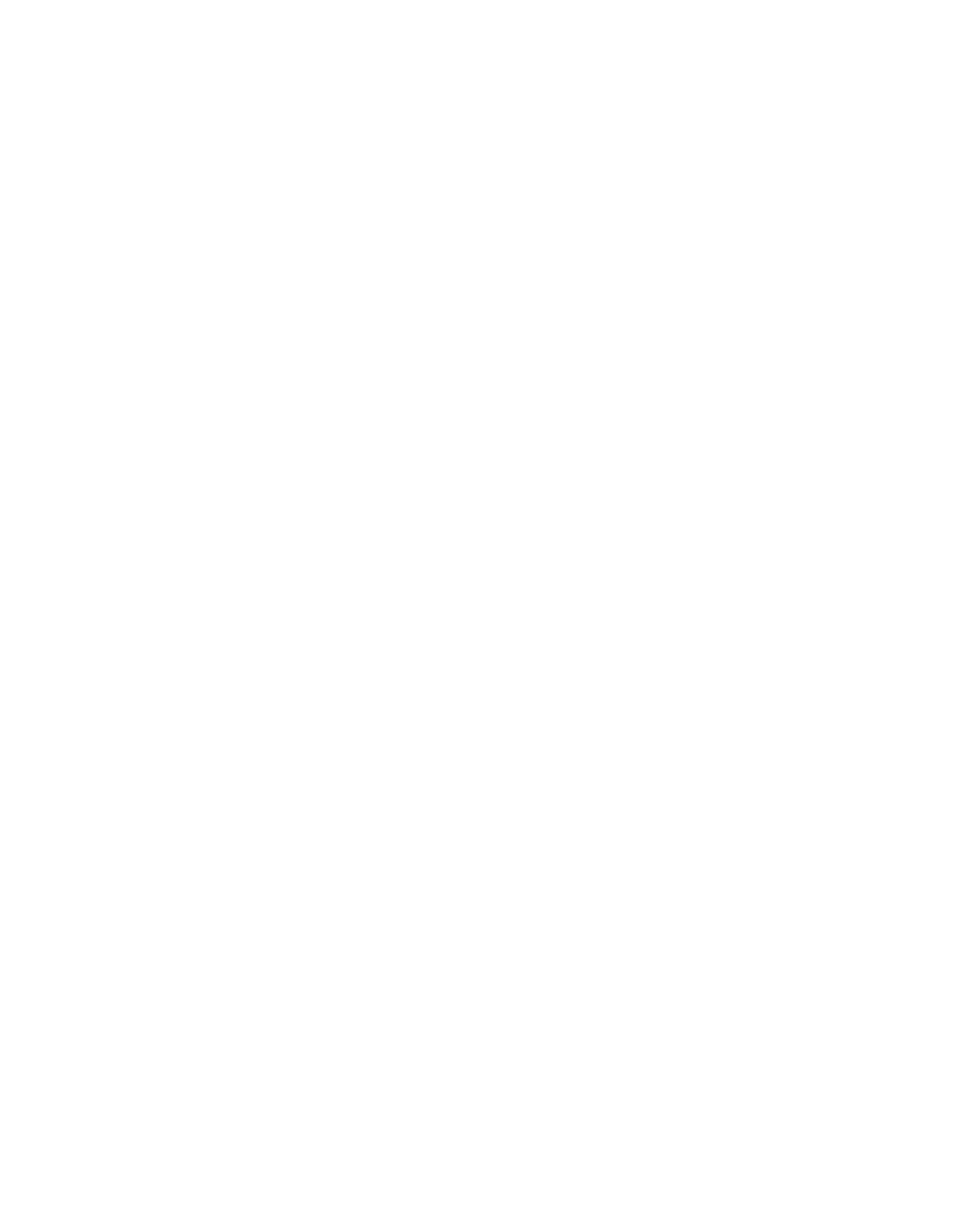# Virginia Home Sales Report

April 2022

# Key Takeaways

- There were **11,991 home sales** in Virginia in April 2022, which is down 11.6% from a year ago. Sales totals were up 4.8% between March and April, a month-to-month increase that is lower than it has been during typical spring markets.
- Statewide, the median home sales price in April was **\$390,000**. The median sales price increased 9.1% compared to April 2021, a \$32,500 gain.
- There was approximately **\$5.8 billion in sold volume** in Virginia in April. Volume was up slightly from last month but was down 3.6% compared to a year ago.
- At the end of April, there were **15,487 active listings** across the state. While inventory is down 11.1% compared to April 2021, the number of active listings increased by 13.8% between March and April, which is a stronger than average monthly increase.

|                                       | <b>Apr-21</b> | Apr-22  | <b>Change</b> | $\frac{9}{6}$<br><b>Change</b> | <b>YTD</b><br>2021 | <b>YTD</b><br>2022 | Change    | %<br><b>Change</b> |
|---------------------------------------|---------------|---------|---------------|--------------------------------|--------------------|--------------------|-----------|--------------------|
| Sales                                 | 13,571        | 11,991  | $-1,580$      | $-11.6%$                       | 43,563             | 39,660             | $-3,903$  | $-9.0%$            |
| Median Sales Price (\$)               | 357,500       | 390,000 | 32,500        | 9.1%                           | 335,000            | 365,000            | 30,000    | 9.0%               |
| Sales Volume (\$ billions)            | 6.0           | 5.8     | $-0.2$        | $-3.6%$                        | 18.1               | 18.1               | 0.0       | $-0.1%$            |
| Average Days on Market                | 25            | 19      | $-6$          | $-23.9%$                       | 31                 | 25                 | $-6$      | $-18.2%$           |
| Pending Sales                         | 14,797        | 11,688  | $-3,109$      | $-21.0%$                       | 50,008             | 39,981             | $-10,027$ | $-20.1%$           |
| <b>New Listings</b>                   | 18,251        | 15,632  | $-2,619$      | $-14.3%$                       | 56,881             | 49,735             | $-7,146$  | $-12.6%$           |
| Active Listings (end of the<br>month) | 17,429        | 15,487  | $-1,942$      | $-11.1%$                       | 17,429             | 15,487             | $-1,942$  | $-11.1%$           |
| Months of Supply                      | 1.4           | 1.2     | $-0.2$        | $-13.3%$                       | 1.4                | 1.2                | $-0.2$    | $-13.3%$           |

# **April 2022 Housing Market Summary**

Source: Virginia REALTORS® , data accessed May 16, 2022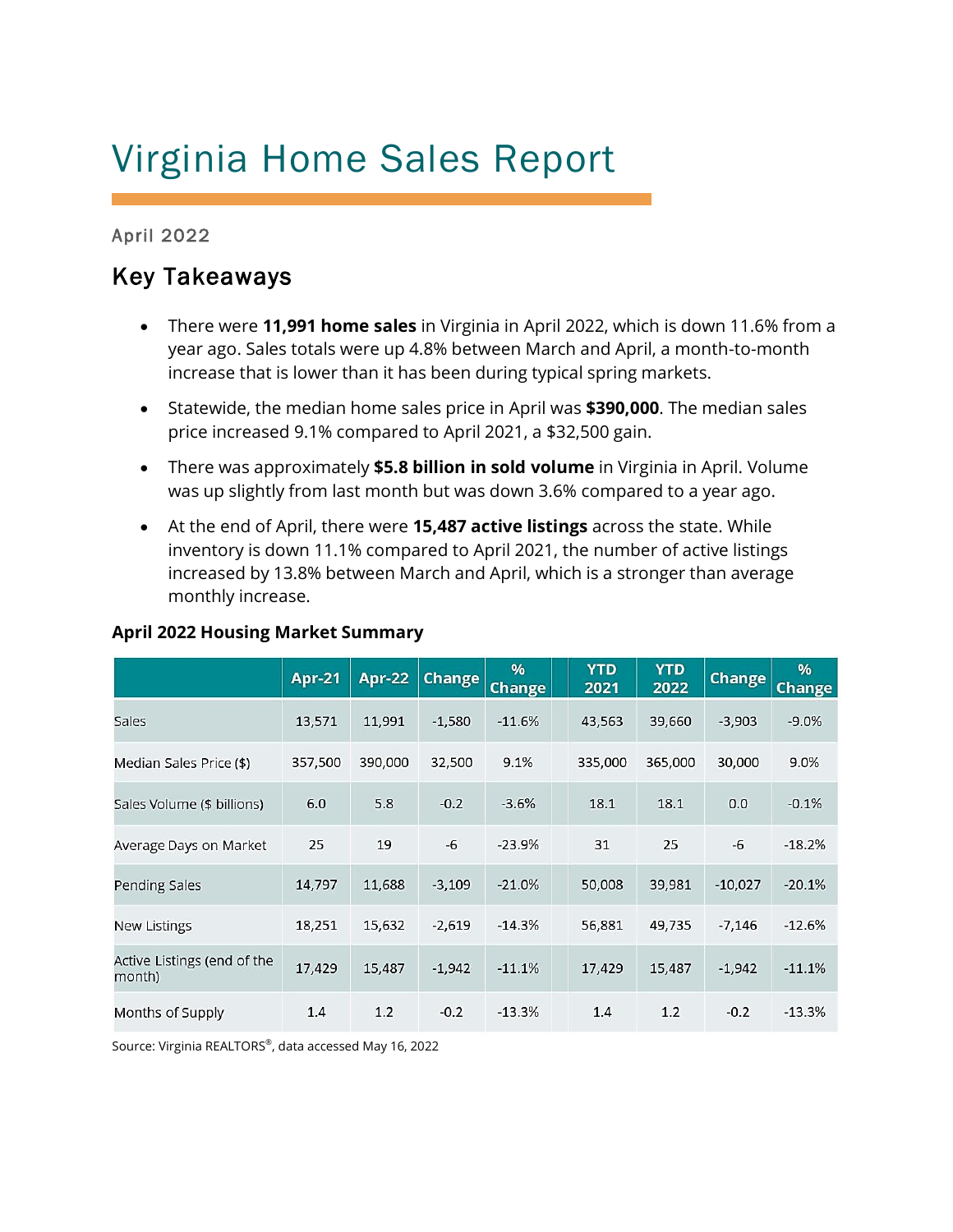# Economic Overview

Virginia's economy continues to perform relatively well, despite economic and political uncertainty in the U.S. and in other parts of the world. Employment in the commonwealth is on pace to reach back to pre-pandemic levels and the labor market remains tight, with near record-low unemployment. Inflation has been the biggest concern in the economy. The Federal Reserve has been targeting high prices by raising interest rates, pushing up the 30-year mortgage rate. Higher rates will cool housing demand, although underlying economic and demographic fundamentals that support housing demand remain strong.

# **Jobs**

In March 2022, there were 4.02 million jobs across the commonwealth, a gain of 2,700 jobs between February and March. Job growth has been steady since the summer of 2020 and the employment total surpassed four million in February. Employment in Virginia is up 111,900 compared to a year ago, and overall employment in the state is less than 2% below where it was in March 2022, at the onset of the pandemic.



Figure 1. Total Jobs in Virginia (in thousands)

Source: U.S. Bureau of Labor Statistics, seasonally adjusted

Over the past year, the Leisure and Hospitality sector has been adding jobs back quickly. Between March 2021 and March 2022, this sector added nearly 55,000 jobs, a gain of 16.1%. The Administrative and Building Services sector has also been growing quickly, with about 15,600 jobs added over the past 12 months, a 6.4% increase. Many sectors of the economy are either back to pre-pandemic job totals (e.g., Professional and Technical Services, Federal Government, Administrative Services) or are very close (e.g., Retail Trade, Construction).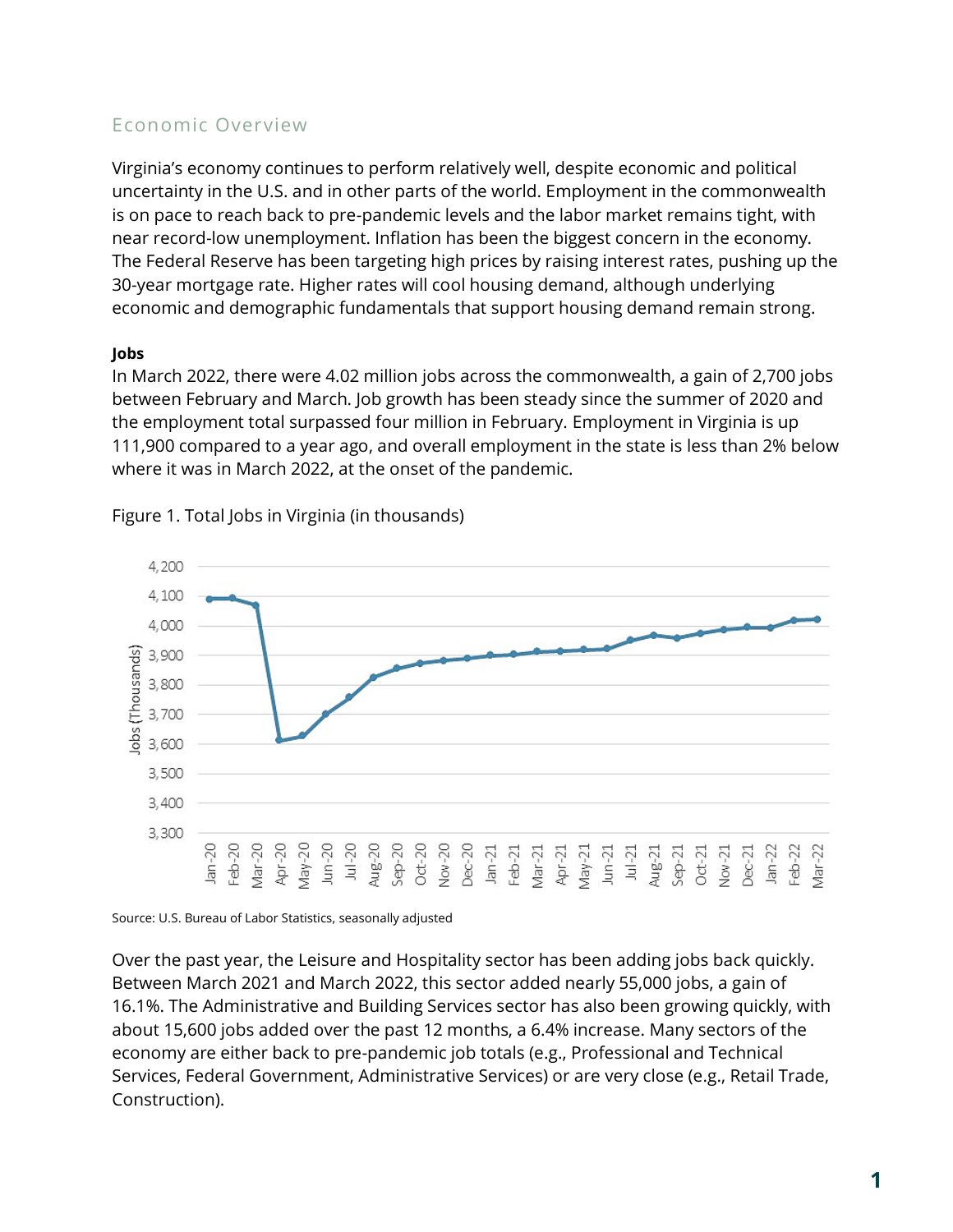While the employment picture is improving in all regions across Virginia, job gains were strongest in Northern Virginia, where there were 3,500 jobs added between February and March. There were also 2,900 jobs added to the Richmond area economy in March. The Blacksburg and Winchester metro areas are back to pre-pandemic employment levels, but all other regions are only down one to three percent compared to early 2020.

#### **Unemployment**

The unemployment rate in Virginia continues to fall. In March, Virginia's unemployment rate was 3.0% which is down from 3.2% in February and is only slightly higher than the historically low unemployment levels prior to the pandemic. The unemployment rate in the commonwealth remains lower than the national unemployment rate.

#### **Mortgage Rates**

Mortgage rates have been rising quickly since the beginning of the year. In the second week of May, the average rate on a 30-year fixed-rate mortgage was 5.3%, which is more than two percentage points higher than this time last year. It is likely that mortgage rates will rise further in 2022, as the Federal Reserve continues to target inflation by raising short-term interest rates. Mortgage rates are still low by historic standards, but rising rates will cool demand in the housing market in the months ahead.



#### **Figure 2. Mortgage Rates**

Source: Freddie Mac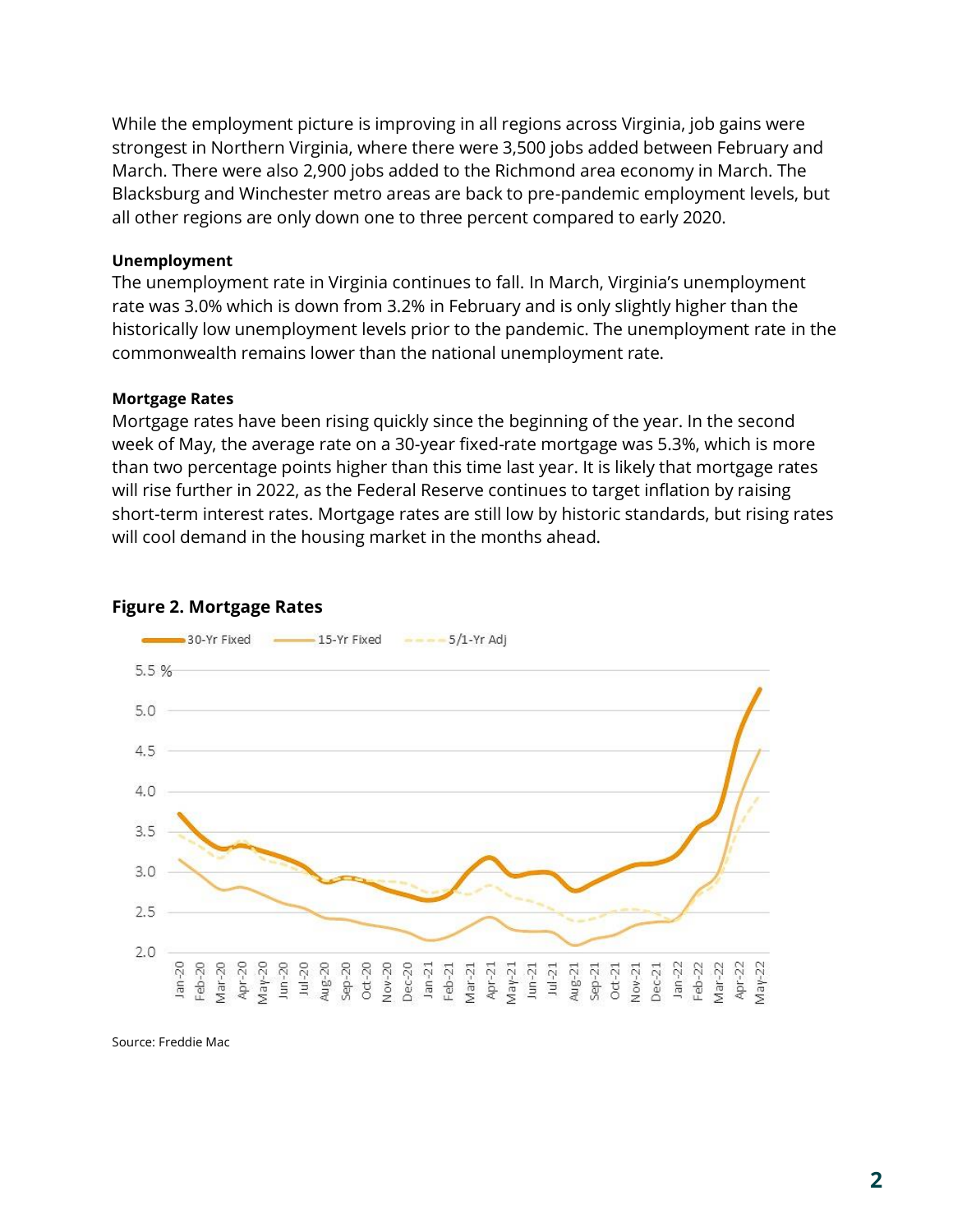# Housing Market Overview

Home sales activity continued to slow compared to the frenzied pace of a year ago. The number of home sales continued to decline from the same time last year, and pending sales were also down. Despite the slower sales activity, home prices continue to rise, reflecting persistently strong demand in the market. Housing market conditions are shifting, and inventory may be bottoming out. While rising mortgage rates and high prices will have a dampening effect on housing demand in the months to come, underlying economic and demographic fundamentals will support a stable housing market.

#### Sales

In April, there were 11,991 homes sales in Virginia, which is 1,580 fewer sales than during April 2021, a decline of 11.6%. Sales have been down year-over-year for five consecutive months. Relatively slow sales activity reflects the very busy 2021 market, but easing of sales activity is also an indication of buyers pulling back as a result of high home prices, elevated inflation, and rising mortgage rates.

Sales activity usually increases during the spring months. The number of home sales in Virginia increased by 4.8% between March and April. This month-to-month increase is lower than it has been in more typical years, where April home sales would be up 11 or 12% compared to March.



# **Figure 3. Virginia Home Sales, April**

Source: Virginia REALTORS® , data accessed May 16, 2022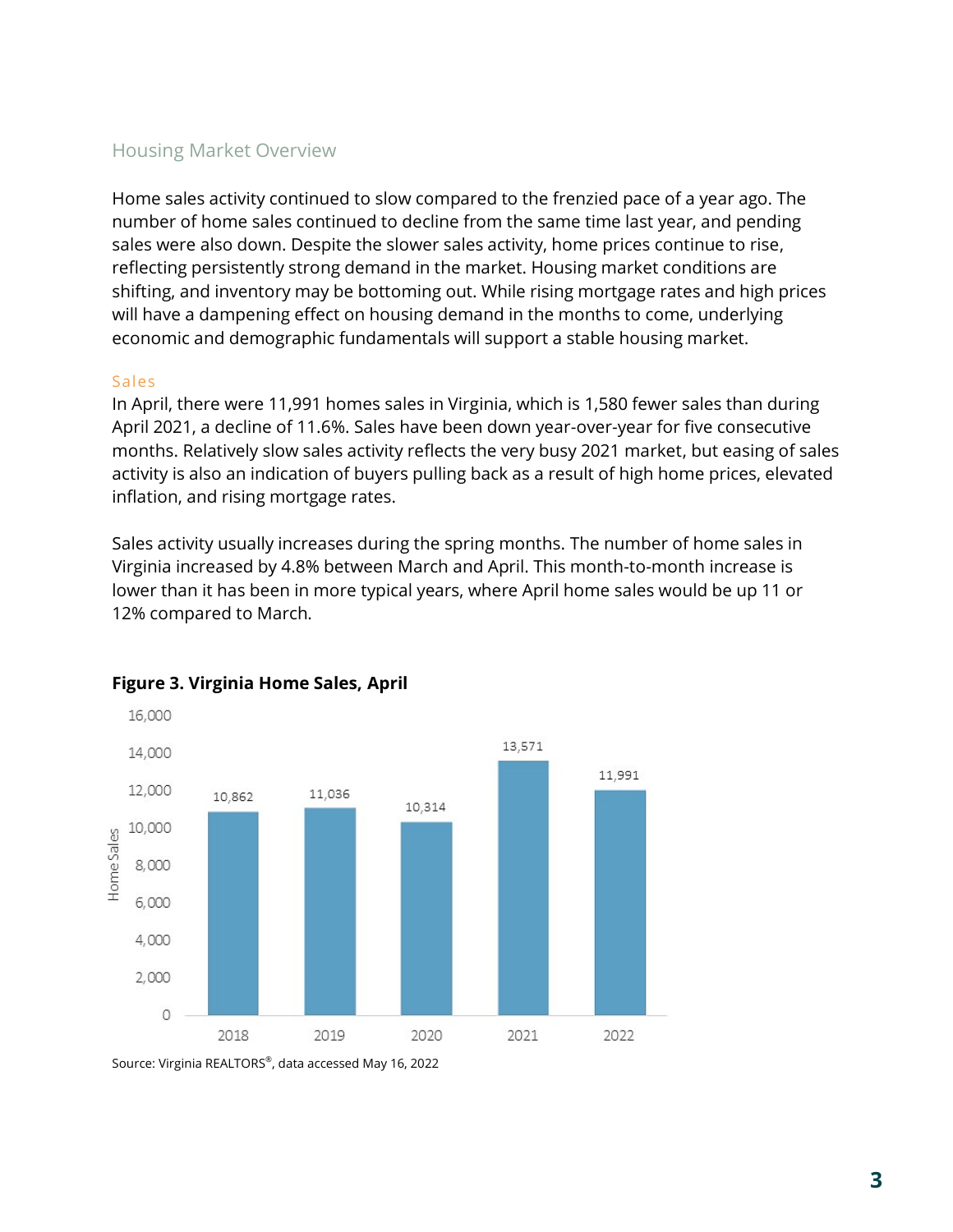# **Figure 4. County/City Home Sales, YTD Through April**



Source: Virginia REALTORS® , data accessed May 16, 2022

Home sales activity in 2022 continues to be lower than it was during the frenzied market of spring 2021. In nearly every local market in Virginia, there were fewer sales in the first four months of this year than there were last year. Some of the biggest drops in sales activity were in the outer suburbs of Northern Virginia, including Loudoun County, Fauquier County, and Clarke County. Some second-home markets, including some mountain communities in western Virginia and Eastern Shore markets, also had significant year-overyear declines in home sales this spring.

#### Home Prices

Slower home sales activity has not slowed price growth in most local markets across Virginia. In April, the statewide median sales price was \$390,000, which is up 9.1% compared to last year, a gain of \$32,500. The statewide median home price is now \$100,000 higher than it was four years ago. Median prices grew at a double-digit rate throughout central Virginia, the Shenandoah Valley region, and on the Eastern Shore. Compared to this time last year, overall median home prices were lower in some local markets, generally because of a shift in the types of homes sold this year, compared to last year.

Price competition remains high. On average in April, Virginia homes sold for 3.4% higher than list price. In all price segments, the average sold-to-list price ratio was at least 100%. The most price competition continues to be among higher-end homes. The average soldto-list price ratio for homes that sold for \$800,000 or more was 105.8% in April 2022.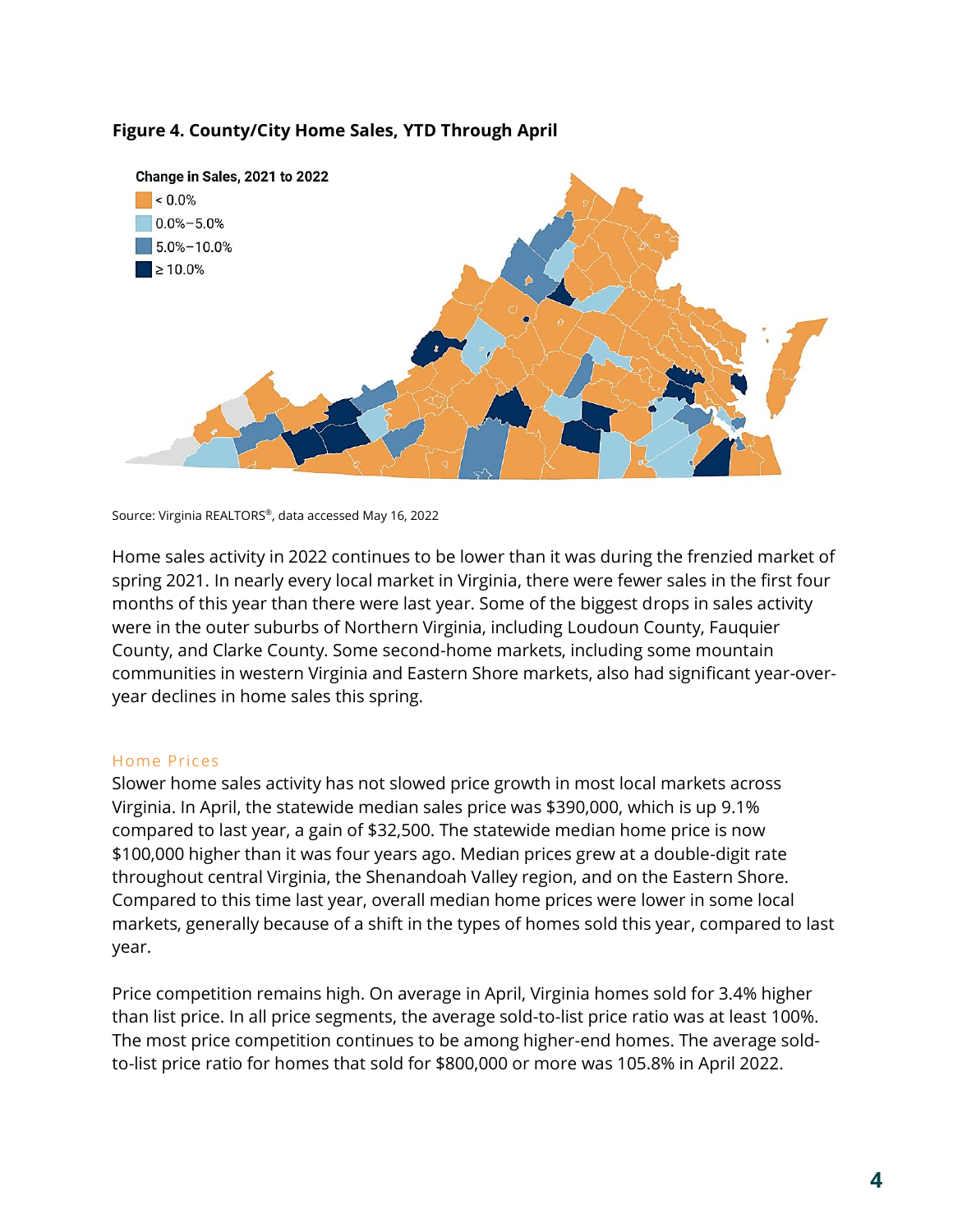

# **Figure 5. Median Home Price (\$), April**

# **Figure 6. Average Sold-to-List Price Ratio, April 2022**

| <b>Price Range</b>     | <b>Ratio</b> |
|------------------------|--------------|
| \$200,000 or less      | 100.0%       |
| \$200,001 to \$400,000 | 103.1%       |
| \$400,001 to \$600,000 | 103.9%       |
| \$600,001 to \$800,000 | 104.4%       |
| \$800,001 or more      | 105.8%       |
| All price levels       | 103.4%       |

Source: Virginia REALTORS® , data accessed May 16, 2022

In April 2022, 40.3% of sales were between \$200,001 and \$400,000, down from 42.3% last year. Nearly a quarter of home sales (23.5%) were in the \$400,001 to \$600,000 price range. There has been a significant uptick in the share of higher-priced homes in the market. In April 2021, 20.7% of all sales were priced at \$600,001 or higher. This year, in April 2022, 24.6% of sales were \$600,001 or higher, including 12.4% of sales that sold for \$800,001 or more.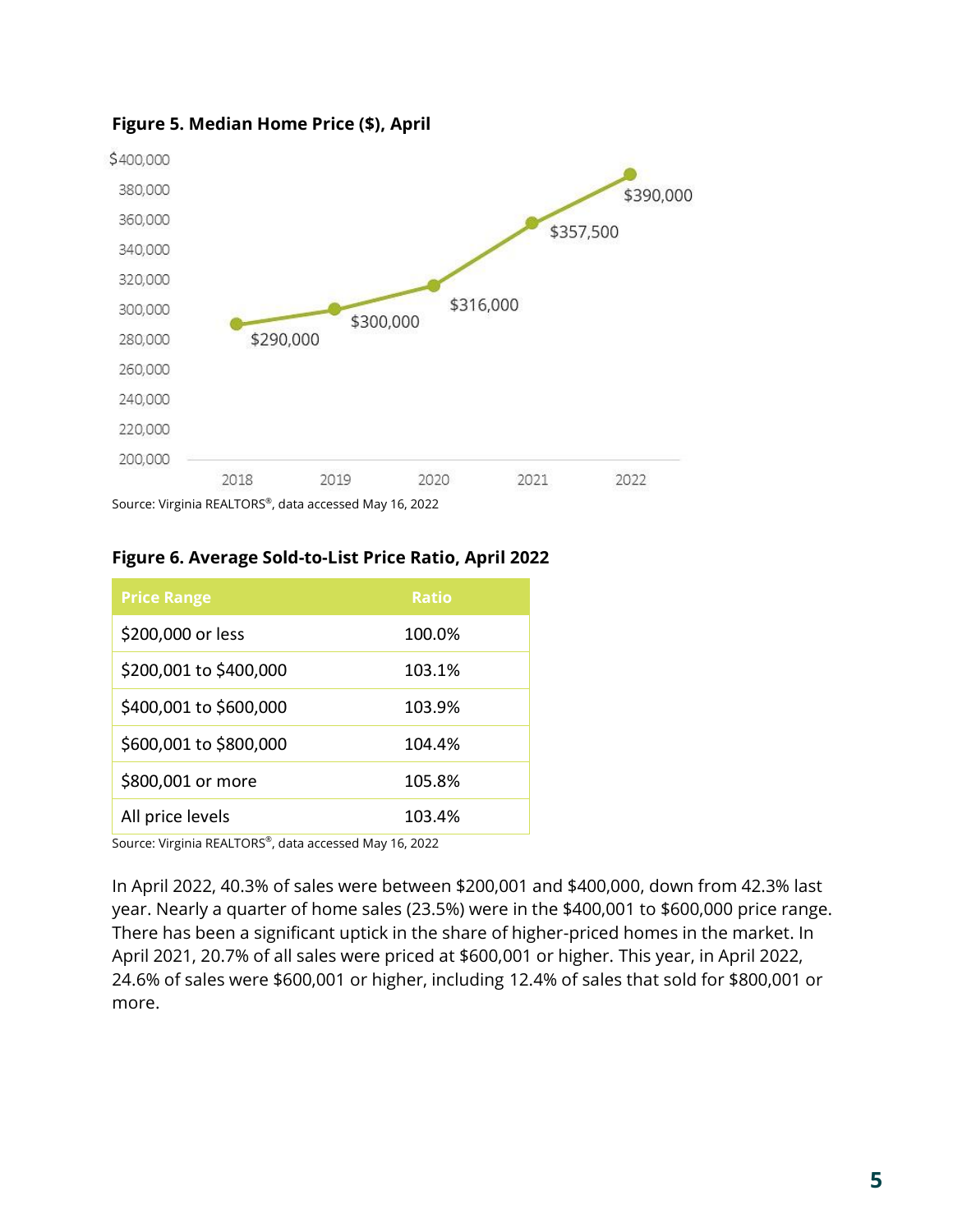

**Figure 7. Sales by Price Range, April**

Source: Virginia REALTORS® , data accessed May 16, 2022

# **Figure 8. County/City Median Home Sales Price, YTD Through April**



Source: Virginia REALTORS® , data accessed May 16, 2022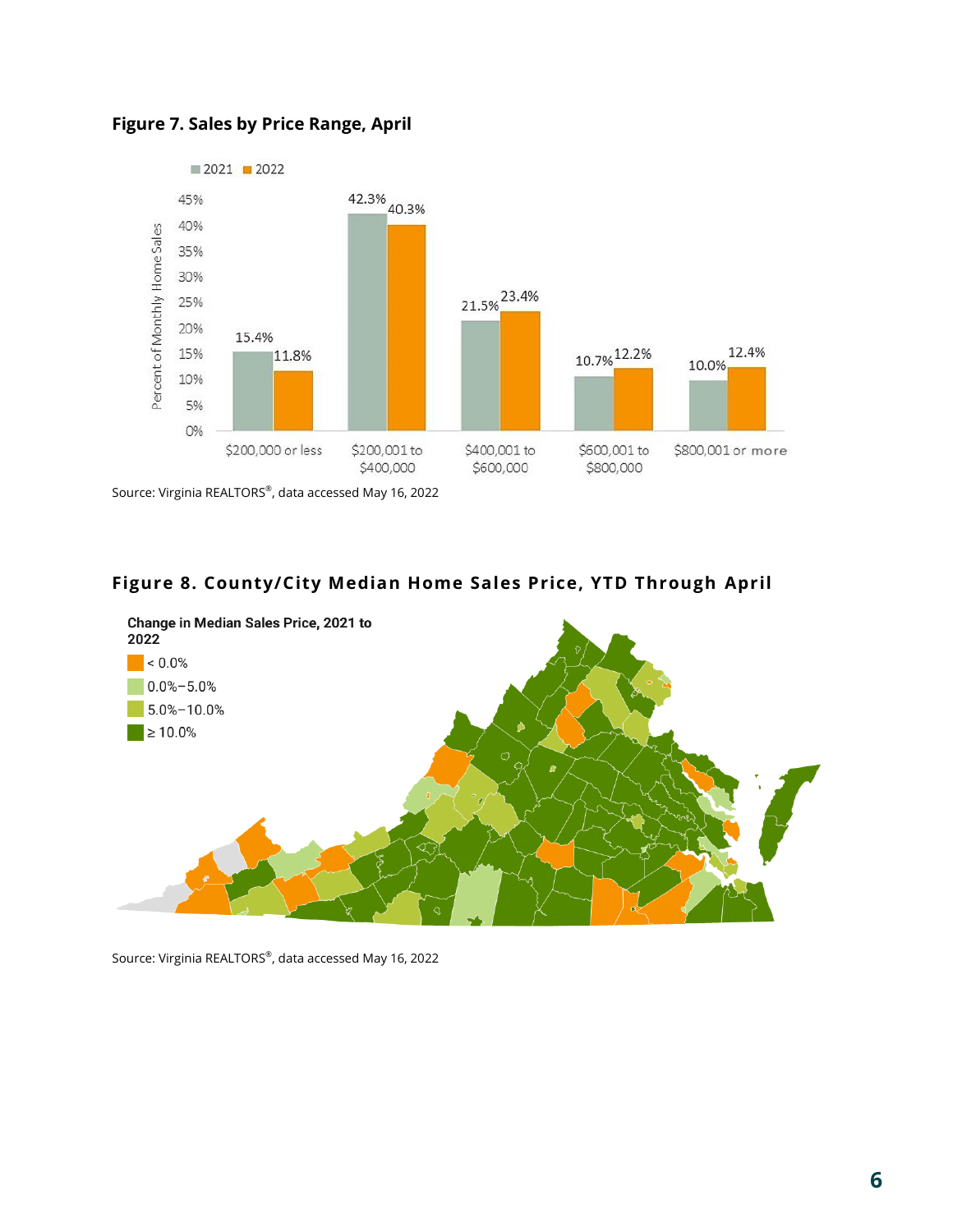## Sold Volume

With fewer sales compared to last April, the total sold volume declined slightly this month. There was about \$5.8 billion of sold volume across Virginia in April 2022, a 3.6% decline compared to April 2021. The sold dollar volume rose by 8.3% between March and April, which is a below-average increase.





Source: Virginia REALTORS® , data accessed May 16, 2022

# Days on Market

Homes continue to sell more quickly in 2022 than they did in 2021. The statewide average days on market was 19 days in April 2022, down from 25 days a year ago. Half of all homes sold in Virginia were sold in five days or less in April 2022. Homes sold quickly across price points. Homes that sold in the 600,001 to \$800,000 price band sold the fastest, at an average of 15 days to closing in April.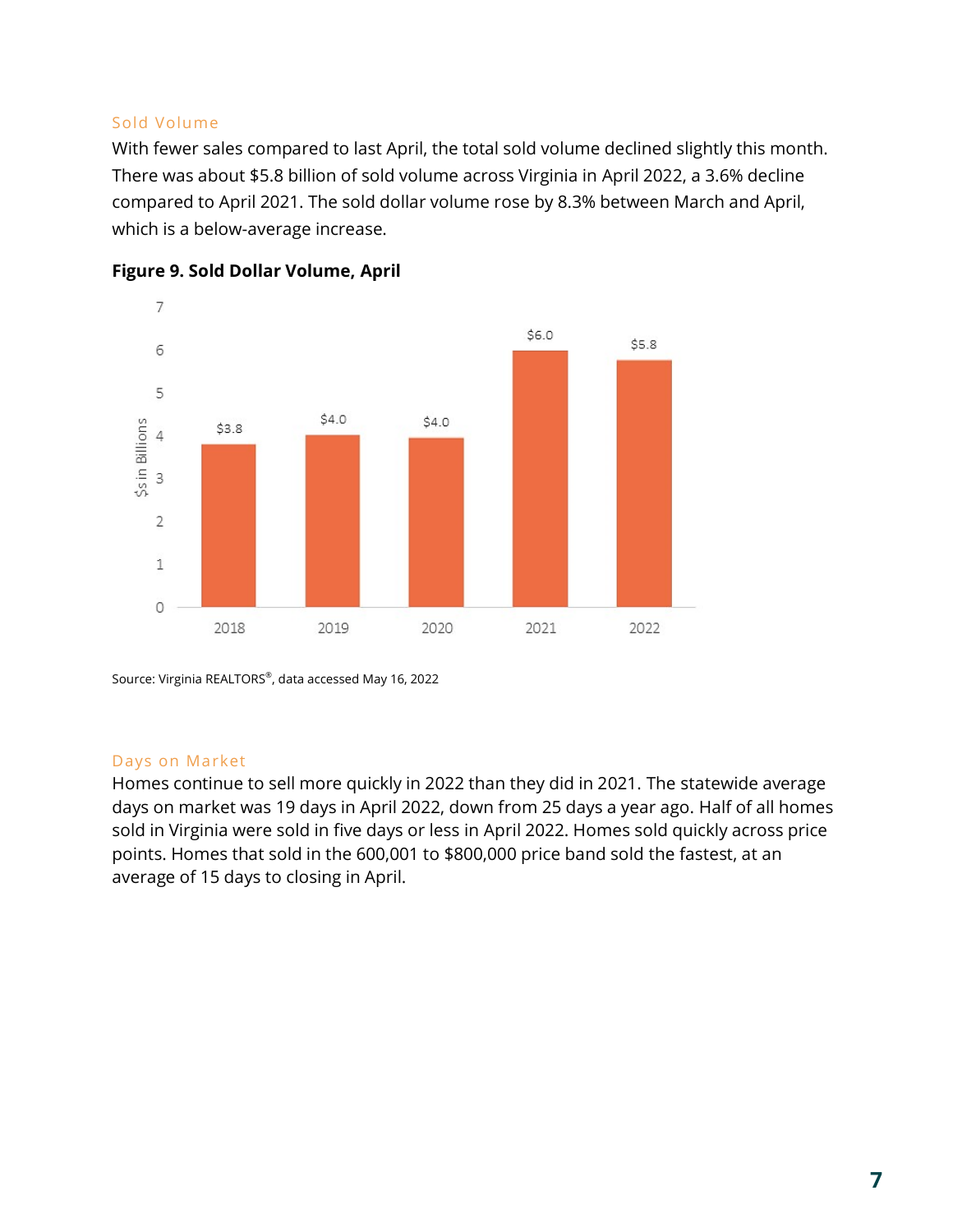

**Figure 10. Average Days on Market, April**

Source: Virginia REALTORS® , data accessed May 16, 2022

#### Pending Sales

Pending sales, or homes that went under contract in the month, can provide a preview of future home sales activity. There were 11,688 pending sales in Virginia in April, which is 3,109 fewer new contracts than a year ago, a 21.0% decline. The number of homes going under contract increased between March and April, which is a lower month-to-month uptick compared to more typical spring markets.



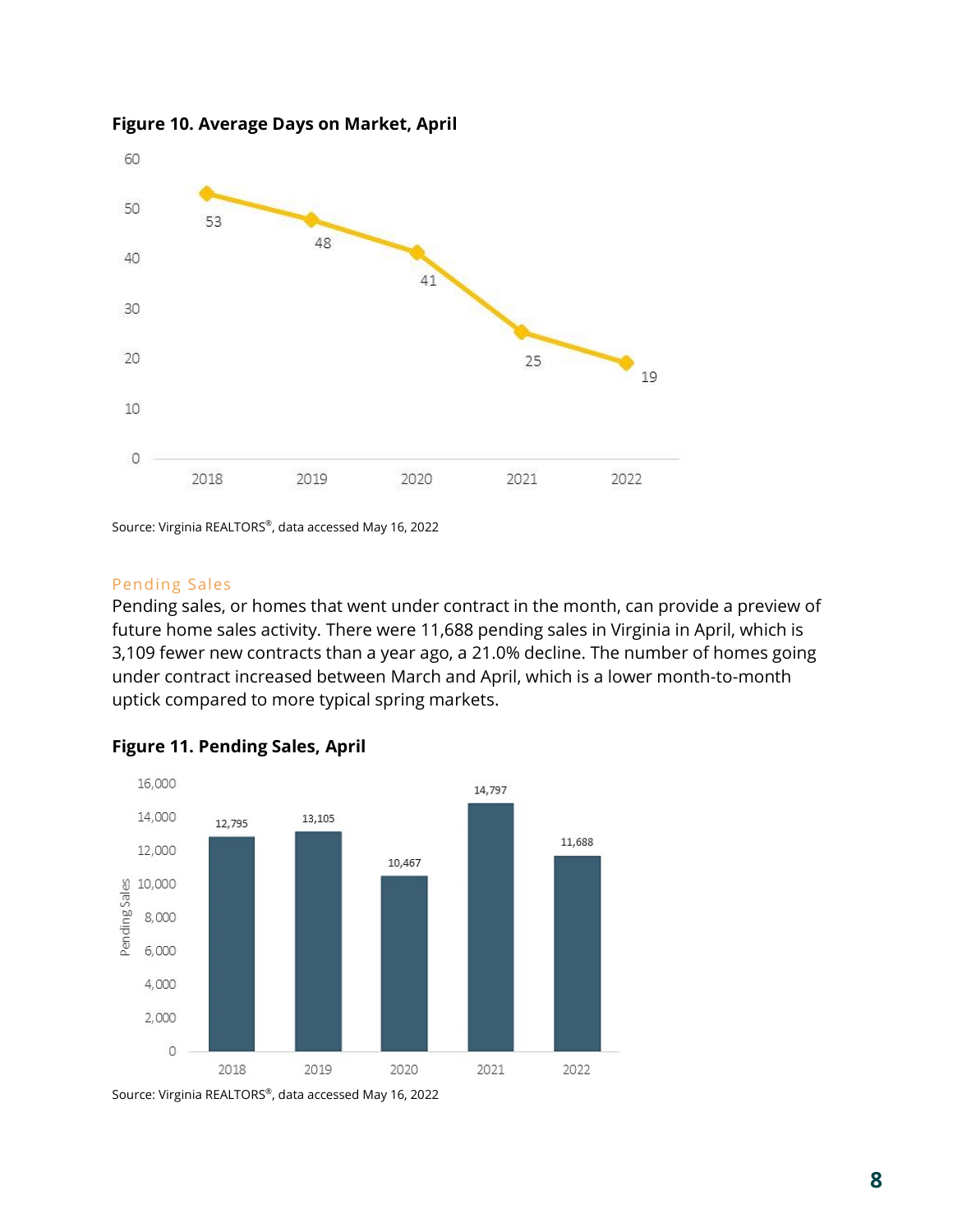#### New Listings

New listings continue to be below where they were a year ago. In April, a total of 15,632 new listings came onto the market across Virginia. New listings were down 14.3% compared to the number in April 2021. The number of properties coming onto the market increased between March and April, with new listings up 5.5% month-to-month. This is a typical monthly increase in new listings.

#### Active Listings

Inventory declined year-over-year again, but there are some signs that inventory might have bottomed out. There were 15,487 active listings around the state at the end of April, which is nearly 2,000 fewer active listings than were available at the end of April 2021, a 11.1% decline in supply.

While inventory is still low, month-to-month inventory expanded. At the end of April, there were nearly 1,900 more listings statewide across Virginia than there were at the end of March 2022, which is a 13.8% increase. The March-to-April increase in supply is greater than it has been in typical years.



#### **Figure 12. Inventory, April**

Source: Virginia REALTORS® , data accessed May 16, 2022 Note: Active listings at the end of the month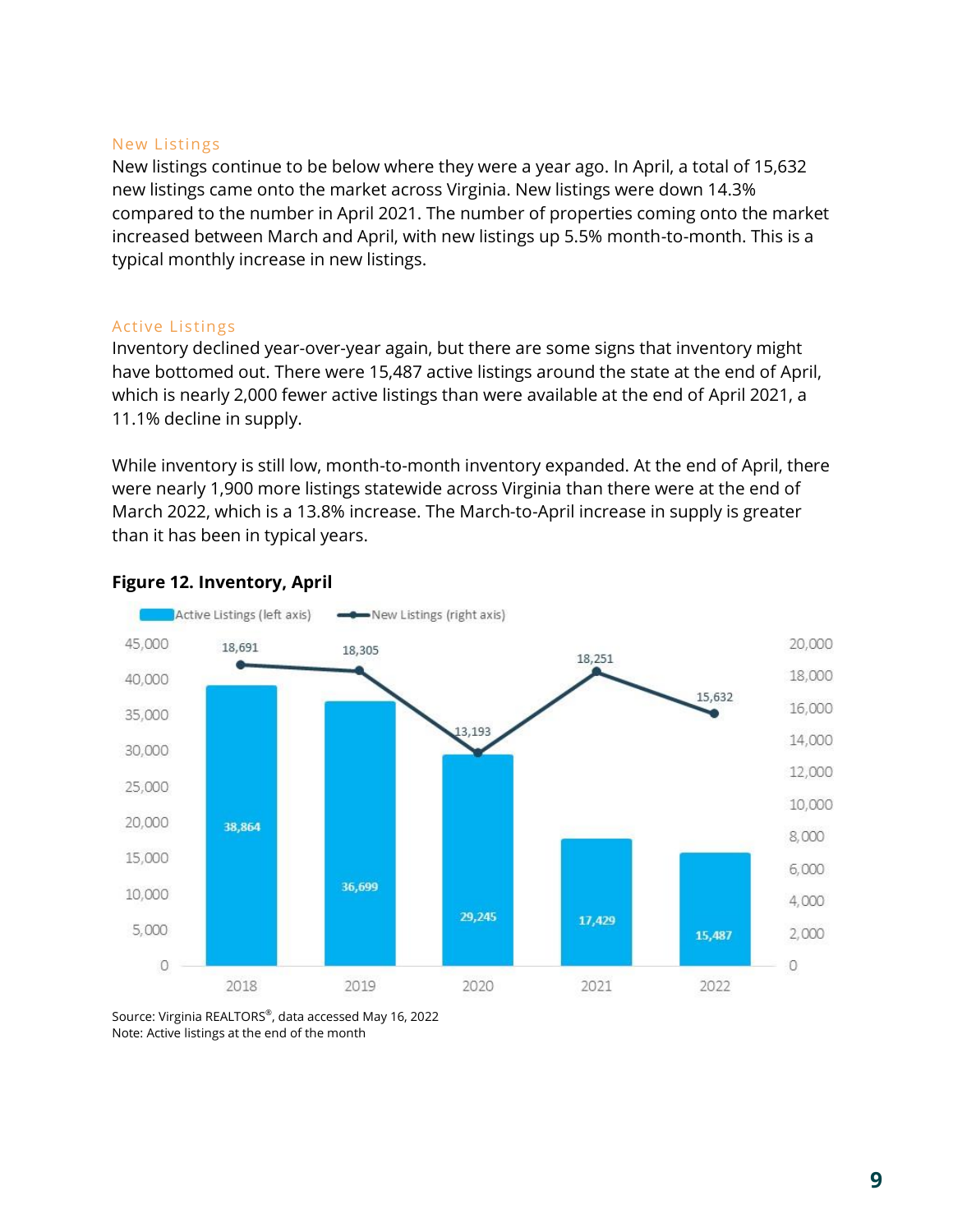



Source: Virginia REALTORS® , data accessed May 16, 2022

Inventory has increased year-over-year in some parts of Virginia. In some local markets, the inventory expansion reflects a reversal of years of inventory declines. For example, the number of active listings in Loudoun County was up 33.6%—or 93 additional listings compared to a year ago. Inventory has also increased significantly in the Shenandoah Valley, including in Shenandoah, Page, and Rockingham counties.

The months of supply in Virginia increased for the second month in a row. At the end of April, there was 1.23 months of supply, which is down from 1.42 months of supply a year ago, but up from last month. In March 2022, there were just 1.07 months of supply. The months of supply statistic is calculated by taking the average monthly sales over the preceding 12-month period and dividing it by the inventory of active listings. While historically, five or six months of supply has been indicative of a healthy housing market, we have not seen inventory at that level for more than five years in Virginia.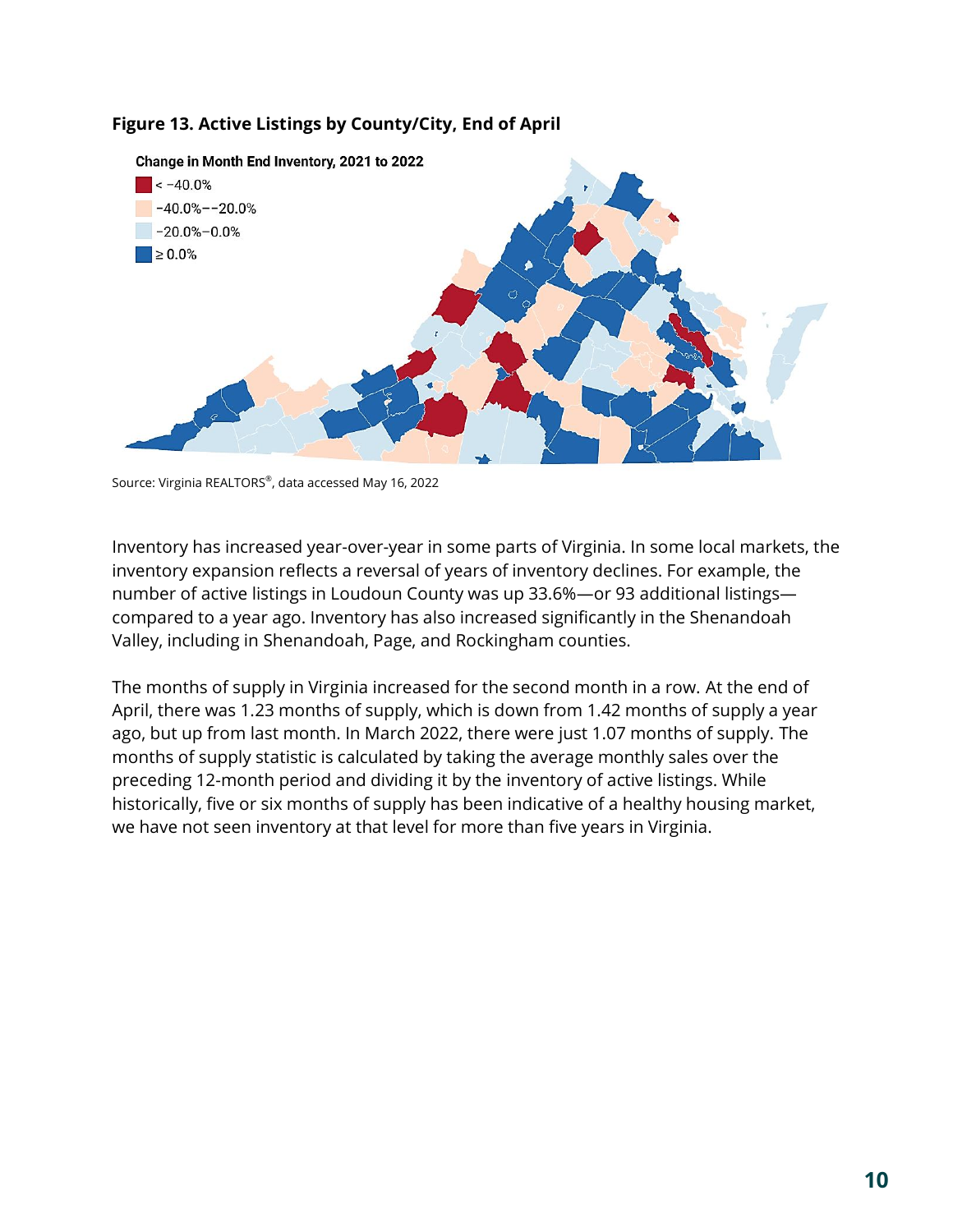

**Figure 14. Months of Supply, April**

Source: Virginia REALTORS® , data accessed May 16, 2022

### Outlook

Amidst economic uncertainty, there are a lot of questions about where the housing market is headed. With high inflation and rising mortgage rates, housing demand will cool in the year ahead. However, there are positive signs in the economy and underlying demographic trends are positive for the housing market.

Here are some of the key things to watch in 2022:

- Mortgage rates have risen significantly in the past four months. As the Federal Reserve continues to target inflation by raising short-term rates, it is likely that mortgage rates will continue to rise in the months to come, putting downward pressure on housing demand and slowing home price growth.
- Despite higher mortgage rates, housing market conditions remain relatively strong. While home sales activity has slowed from the frenzied pace of a year ago, home prices are up, which reflects ongoing buyer interest. Anticipation of higher mortgage rates in the future led buyers to enter the market during the early spring. However, buyer activity will probably slow in the coming months as mortgage rates rise and home prices remain higher, making it harder for some prospective buyers.
- Despite rising concerns, there are few risks that home values will fall in the year ahead. First, the economic and demographic fundamentals that support housing demand in Virginia remain very strong—including strong job growth, low unemployment rates, and strong demand from millennials in their prime first-time home buying ages. Second, inventory also remains very low. Therefore, with stable demand and very low inventory, home prices are projected to rise. Home prices will rise at a lower rate than they have been, but there are no apparent risks of a price drop across most local markets.